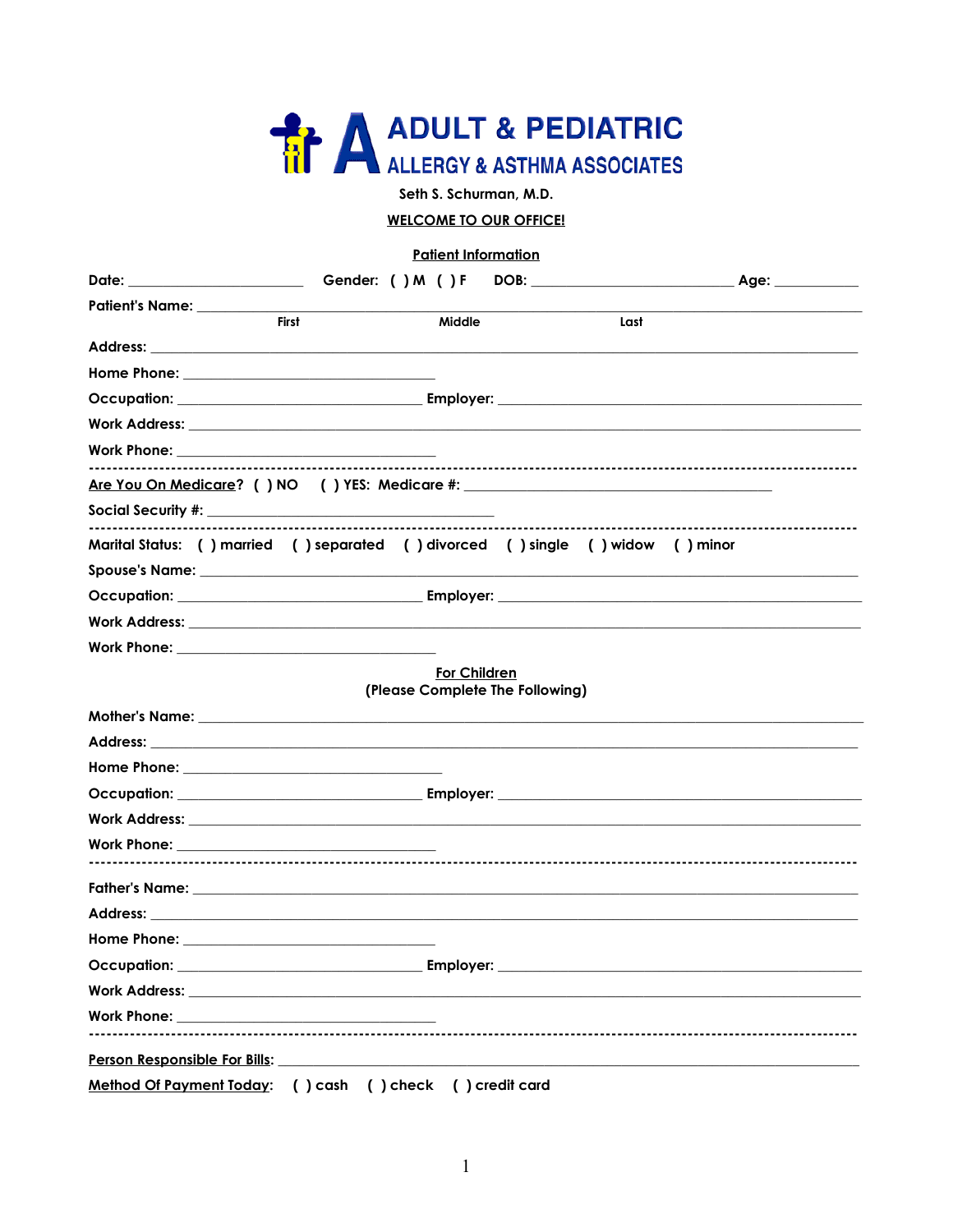| If Using Insurance, You Are Responsible For Any Deductible<br>&/or Co-pay on day of service                                                                                                                                    |
|--------------------------------------------------------------------------------------------------------------------------------------------------------------------------------------------------------------------------------|
| All HMO/POS Patients Must Have Valid Authorization with Them<br>On The Day of Service!                                                                                                                                         |
| () Primary Care or Referring Physician ()                                                                                                                                                                                      |
|                                                                                                                                                                                                                                |
|                                                                                                                                                                                                                                |
|                                                                                                                                                                                                                                |
| Pharmacy Name: University of the Community of the Community of the Community of the Community of the Community of the Community of the Community of the Community of the Community of the Community of the Community of the Co |
| Pharmacy Address: University of the contract of the contract of the contract of the contract of the contract of the contract of the contract of the contract of the contract of the contract of the contract of the contract o |
|                                                                                                                                                                                                                                |
|                                                                                                                                                                                                                                |
| Insured's Name: the contract of the contract of the contract of the contract of the contract of the contract of the contract of the contract of the contract of the contract of the contract of the contract of the contract o |
|                                                                                                                                                                                                                                |
|                                                                                                                                                                                                                                |
|                                                                                                                                                                                                                                |
| Are You A: () permanent resident: _____# of years () seasonal visitor: _____# of months                                                                                                                                        |
| <b>Patient's Responsibility</b>                                                                                                                                                                                                |
| I Understand That I Am Responsible For Paying For Appointments<br>Not Canceled 24 Hours In Advance!                                                                                                                            |
|                                                                                                                                                                                                                                |
| <b>Insurance Assignment</b>                                                                                                                                                                                                    |
|                                                                                                                                                                                                                                |
| Associates", apply to my medical insurance carrier on my behalf for payment of all charges incurred. I understand                                                                                                              |
| that I must first meet my deductible and any co-payment required by my carrier, as well as pay all charges not                                                                                                                 |
| fully paid by my insurance company. I further understand that what my insurance company considers reasonable,                                                                                                                  |
| may fall far short of the actual charges, and that I will be responsible for the difference in costs. I further certify that                                                                                                   |
| all charges regarding my medical care have been previously explained in full.                                                                                                                                                  |
|                                                                                                                                                                                                                                |
|                                                                                                                                                                                                                                |
| <b>Medicare Lifetime Authorization</b>                                                                                                                                                                                         |
| I certify that the information given by me in applying for payment under Title XVIII of the Social Security                                                                                                                    |
| Act, is correct. I authorize any holder of medical or other information about me, to release to the Social Security                                                                                                            |
| Administration or it's intermediaries or carriers, any information needed for this or a related Medicare claim. I                                                                                                              |
| request that payment of authorized benefits be made on my behalf. I assign the benefits payable for physician                                                                                                                  |

**submit a claim to Medicare for me.**

**Patient: \_\_\_\_\_\_\_\_\_\_\_\_\_\_\_\_\_\_\_\_\_\_\_\_\_\_\_\_\_\_\_\_\_\_\_\_\_\_\_\_\_\_\_\_\_\_\_\_\_\_\_\_\_\_\_\_\_\_\_\_\_\_\_\_\_\_\_\_\_\_ Date: \_\_\_\_\_\_\_\_\_\_\_\_\_\_\_\_\_\_\_\_\_\_\_\_\_\_**

**services to the physician or organization furnishing the services or authorize such physician or organization to**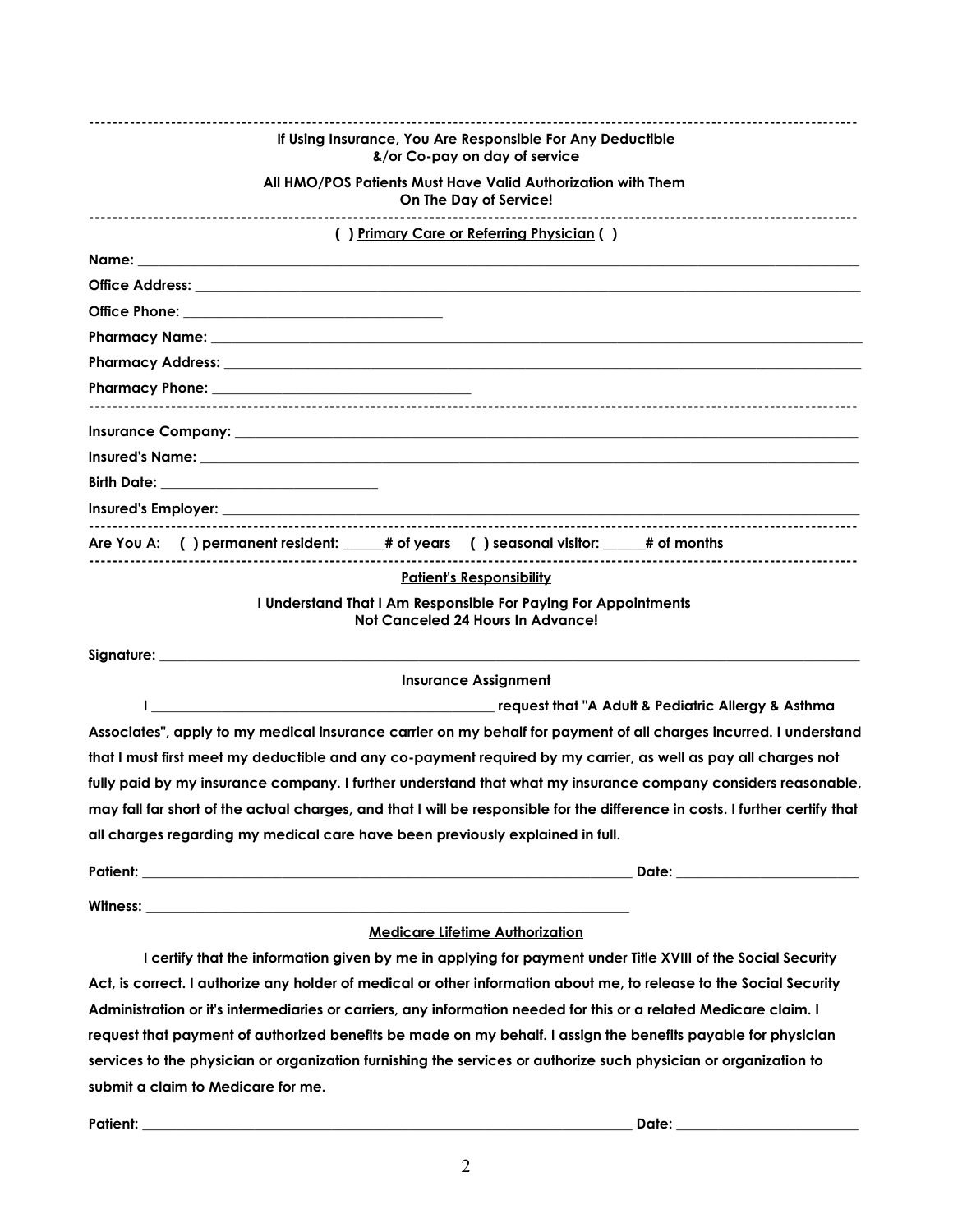# **ADULT & PEDIATRIC**

## **Seth S. Schurman, M.D.**

| Patient's Name: ______                                                                                                                                                                                                         |                                                               |                                    | DOB: the contract of the contract of the contract of the contract of the contract of the contract of the contract of the contract of the contract of the contract of the contract of the contract of the contract of the contr |
|--------------------------------------------------------------------------------------------------------------------------------------------------------------------------------------------------------------------------------|---------------------------------------------------------------|------------------------------------|--------------------------------------------------------------------------------------------------------------------------------------------------------------------------------------------------------------------------------|
| <b>First</b>                                                                                                                                                                                                                   | <b>Middle</b>                                                 | Last                               |                                                                                                                                                                                                                                |
|                                                                                                                                                                                                                                |                                                               | <b>Personal Medical History</b>    |                                                                                                                                                                                                                                |
|                                                                                                                                                                                                                                | Have you ever had ("v" ALL THAT APPLY):                       |                                    |                                                                                                                                                                                                                                |
| () Asthma                                                                                                                                                                                                                      | () Heart Disease                                              |                                    | () Prostate Trouble                                                                                                                                                                                                            |
| ( ) Hives                                                                                                                                                                                                                      | () Rheumatic Fever                                            |                                    | () Meningitis                                                                                                                                                                                                                  |
| () Eczema<br>() Frequent Colds                                                                                                                                                                                                 | () High Blood Pressure<br>() Low Blood Pressure               |                                    | () Tuberculosis<br>() Gonorrhea/Syphilis                                                                                                                                                                                       |
| () Frequent Sore Throat                                                                                                                                                                                                        | () Anemia                                                     |                                    | $( )$ Cancer: $\qquad \qquad \qquad$                                                                                                                                                                                           |
| () Frequent Infections                                                                                                                                                                                                         | () Jaundice                                                   |                                    | () Arthritis/ Rheumatism                                                                                                                                                                                                       |
| () Pneumonia                                                                                                                                                                                                                   | () Hepatitis: A B C                                           |                                    | () Frequent Boils                                                                                                                                                                                                              |
| () Hay Fever                                                                                                                                                                                                                   | () Pleurisy                                                   |                                    | () Diabetes                                                                                                                                                                                                                    |
| () Bone/Joint Disease/Bursitis                                                                                                                                                                                                 |                                                               |                                    | () Hyperthyroidism (high)                                                                                                                                                                                                      |
| () Neuritis/Neuralgia/Sciatica                                                                                                                                                                                                 | () Hypothyroidism (low)                                       |                                    |                                                                                                                                                                                                                                |
| () Broken Bones/Broken Nose                                                                                                                                                                                                    |                                                               |                                    | () Unconscious/Head Injury                                                                                                                                                                                                     |
|                                                                                                                                                                                                                                |                                                               |                                    |                                                                                                                                                                                                                                |
|                                                                                                                                                                                                                                |                                                               | <b>Medications</b>                 |                                                                                                                                                                                                                                |
| Current Medications (Please List Name, Dose & Frequency): _______________________                                                                                                                                              |                                                               |                                    |                                                                                                                                                                                                                                |
|                                                                                                                                                                                                                                |                                                               |                                    | Do you use the following Non-Prescription Drugs? ("v" ALL THAT APPLY):                                                                                                                                                         |
|                                                                                                                                                                                                                                | () Vitamins                                                   | ( ) Antacids                       | ( ) Tylenol                                                                                                                                                                                                                    |
| () Aspirin/Ibuprofen                                                                                                                                                                                                           |                                                               | () Laxatives () Decongestants      |                                                                                                                                                                                                                                |
|                                                                                                                                                                                                                                |                                                               | <b>Allergy History</b>             |                                                                                                                                                                                                                                |
|                                                                                                                                                                                                                                | Are you allergic to ("√" ALL THAT APPLY & Describe Reaction): |                                    |                                                                                                                                                                                                                                |
|                                                                                                                                                                                                                                |                                                               |                                    |                                                                                                                                                                                                                                |
|                                                                                                                                                                                                                                |                                                               |                                    |                                                                                                                                                                                                                                |
|                                                                                                                                                                                                                                |                                                               |                                    |                                                                                                                                                                                                                                |
|                                                                                                                                                                                                                                |                                                               |                                    |                                                                                                                                                                                                                                |
| Other Drugs/Immunization Reactions: ______<br>Ever stung by a: ( ) Bee ( ) Wasp ( ) Yellow Jacket ( ) Hornet ( ) Fire Ants?                                                                                                    |                                                               |                                    |                                                                                                                                                                                                                                |
| <b>Describe Any Reactions:</b>                                                                                                                                                                                                 |                                                               |                                    |                                                                                                                                                                                                                                |
| Localized Reactions Only: ( ) NO                                                                                                                                                                                               | $( )$ YES                                                     |                                    |                                                                                                                                                                                                                                |
|                                                                                                                                                                                                                                |                                                               | <b>Social/Immunization History</b> |                                                                                                                                                                                                                                |
|                                                                                                                                                                                                                                |                                                               |                                    |                                                                                                                                                                                                                                |
| Drink Alcohol? () NO () YES: # of drinks: __/day __/month __/Year<br>Do you smoke? () Never () In the Past () Now If so, ____ packs/day, for ____ years<br>Do you use other recreational/non-prescription drugs? () NO () YES: |                                                               |                                    |                                                                                                                                                                                                                                |
|                                                                                                                                                                                                                                |                                                               |                                    |                                                                                                                                                                                                                                |
| Have you had Tetanus shot/booster in the last 10 years? _________________________                                                                                                                                              |                                                               |                                    |                                                                                                                                                                                                                                |
| If so, when?                                                                                                                                                                                                                   |                                                               |                                    |                                                                                                                                                                                                                                |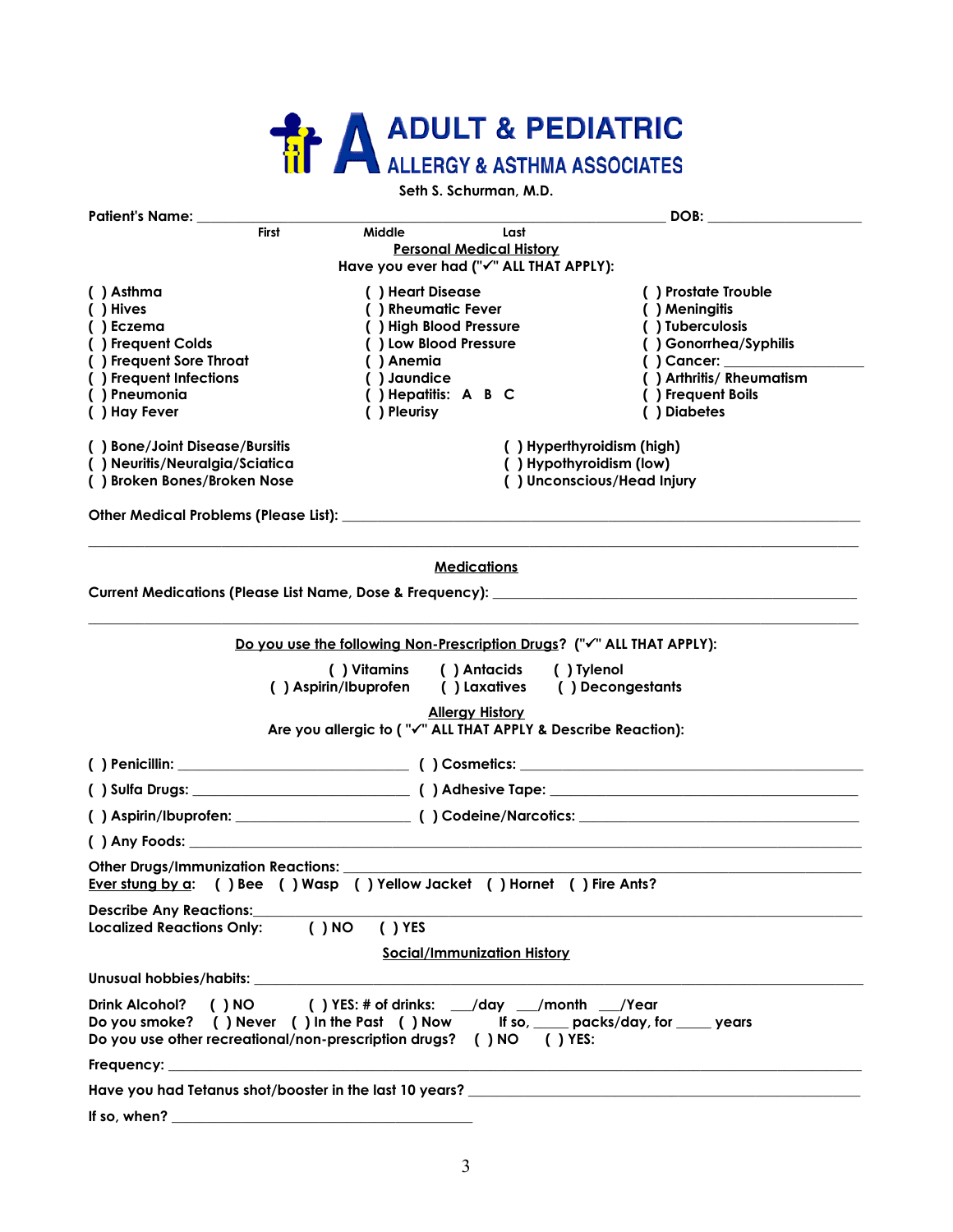#### **Surgical History**

**Have you ever had?**

**Tonsillectomy/Adenoidectomy: ( ) NO ( ) YES Nose/Sinus Surgery: ( ) NO ( ) YES Hysterectomy/Ovaries Out: ( ) NO ( ) YES**

Other Surgery (Please List):

| <b>Family Medical History</b> |               |               |            |        |          |
|-------------------------------|---------------|---------------|------------|--------|----------|
| "√" Boxes if Yes              | <b>Father</b> | <b>Mother</b> | Sibling(s) | Spouse | Children |
| Age (if living)               |               |               |            |        |          |
| Health (G) Good<br>(B) Bad    |               |               |            |        |          |
| Cancer                        |               |               |            |        |          |
| Tuberculosis                  |               |               |            |        |          |
| <b>Diabetes</b>               |               |               |            |        |          |
| <b>Heart Disease</b>          |               |               |            |        |          |
| <b>High Blood Pressure</b>    |               |               |            |        |          |
| <b>Hives</b>                  |               |               |            |        |          |
| Asthma                        |               |               |            |        |          |
| <b>Hay Fever</b>              |               |               |            |        |          |
| Eczema                        |               |               |            |        |          |
| Other<br>(Please List)        |               |               |            |        |          |
| Age (At Death)                |               |               |            |        |          |
| <b>Cause of Death</b>         |               |               |            |        |          |

## **Environmental Survey**

**("" & Write-In Appropriate Response):**

**Dwelling: ( ) House ( ) Apartment ( ) Condo Age of Building: \_\_\_\_\_\_\_\_\_ years old Heating: ( ) Electric/Forced Air ( ) Steam ( ) Baseboard ( ) Radiators ( ) Oil Heat Flooring: ( ) Carpeted/Minimal Tile ( ) Half Carpet/Half Tile ( ) All Tile/Hardwood Window Treatments: ( ) Drapes ( ) Vertical Blinds ( ) Horizontal Blinds** 

**( ) Other: \_\_\_\_\_\_\_\_\_\_\_\_\_\_\_\_\_\_\_\_\_\_\_\_\_\_\_\_\_\_\_\_\_\_\_\_\_\_\_\_\_\_\_\_\_\_\_\_\_\_\_\_\_\_\_\_\_\_\_\_\_\_\_\_\_\_\_\_\_\_\_\_\_\_\_\_\_\_\_\_\_\_\_\_\_\_\_\_\_\_\_\_\_\_\_\_\_\_\_\_\_**

**Your Bedroom: ( ) Carpeted ( ) Hardwood/Tile ( ) Books ( ) Stuffed Animals ( ) Table Items Mattress: ( ) Conventional ( ) Waterbed Age: \_\_\_\_\_ years old Pillows: ( ) Feather ( ) Synthetic Age: \_\_\_\_\_ years old Pets (List): \_\_\_\_\_\_\_\_\_\_\_\_\_\_\_\_\_\_\_\_\_\_\_\_\_\_\_\_\_\_\_\_\_\_\_\_\_\_\_\_\_\_\_\_\_\_\_\_\_\_\_\_\_\_\_\_\_\_\_\_\_\_\_\_\_\_\_\_\_\_\_\_\_\_\_\_ ( ) Indoors ( ) Outdoors** Smokers in home? ( ) NO ( ) YES: # of smokers: Occupation/Specific Work: **Symptoms Worse: ( ) At Work ( ) At Home ( ) Can't Tell ( ) Anywhere ( ) Outdoors ( ) Indoors Anything in or out of home that might be contributing to your symptoms: \_\_\_\_\_\_\_\_\_\_\_\_\_\_\_\_\_\_\_\_\_\_\_\_\_\_\_\_\_\_\_\_\_\_\_\_\_\_\_\_\_\_\_\_\_\_\_\_\_\_\_\_\_\_\_\_\_\_\_\_\_\_\_\_\_\_\_\_\_\_\_\_\_\_\_\_\_\_\_\_\_\_\_\_\_\_\_\_\_\_\_\_\_\_\_\_\_\_\_\_\_\_\_\_\_\_\_\_\_\_**

**\_\_\_\_\_\_\_\_\_\_\_\_\_\_\_\_\_\_\_\_\_\_\_\_\_\_\_\_\_\_\_\_\_\_\_\_\_\_\_\_\_\_\_\_\_\_\_\_\_\_\_\_\_\_\_\_\_\_\_\_\_\_\_\_\_\_\_\_\_\_\_\_\_\_\_\_\_\_\_\_\_\_\_\_\_\_\_\_\_\_\_\_\_\_\_\_\_\_\_\_\_\_\_\_\_\_\_\_\_\_**

**\_\_\_\_\_\_\_\_\_\_\_\_\_\_\_\_\_\_\_\_\_\_\_\_\_\_\_\_\_\_\_\_\_\_\_\_\_\_\_\_\_\_\_\_\_\_\_\_\_\_\_\_\_\_\_\_\_\_\_\_\_\_\_\_\_\_\_\_\_\_\_\_\_\_\_\_\_\_\_\_\_\_\_\_\_\_\_\_\_\_\_\_\_\_\_\_\_\_\_\_\_\_\_\_\_\_\_\_\_\_ \_\_\_\_\_\_\_\_\_\_\_\_\_\_\_\_\_\_\_\_\_\_\_\_\_\_\_\_\_\_\_\_\_\_\_\_\_\_\_\_\_\_\_\_\_\_\_\_\_\_\_\_\_\_\_\_\_\_\_\_\_\_\_\_\_\_\_\_\_\_\_\_\_\_\_\_\_\_\_\_\_\_\_\_\_\_\_\_\_\_\_\_\_\_\_\_\_\_\_\_\_\_\_\_\_\_\_\_\_\_**

#### **Explain Briefly The Main Problems You Are Having & What Brings You In To See Us Today:**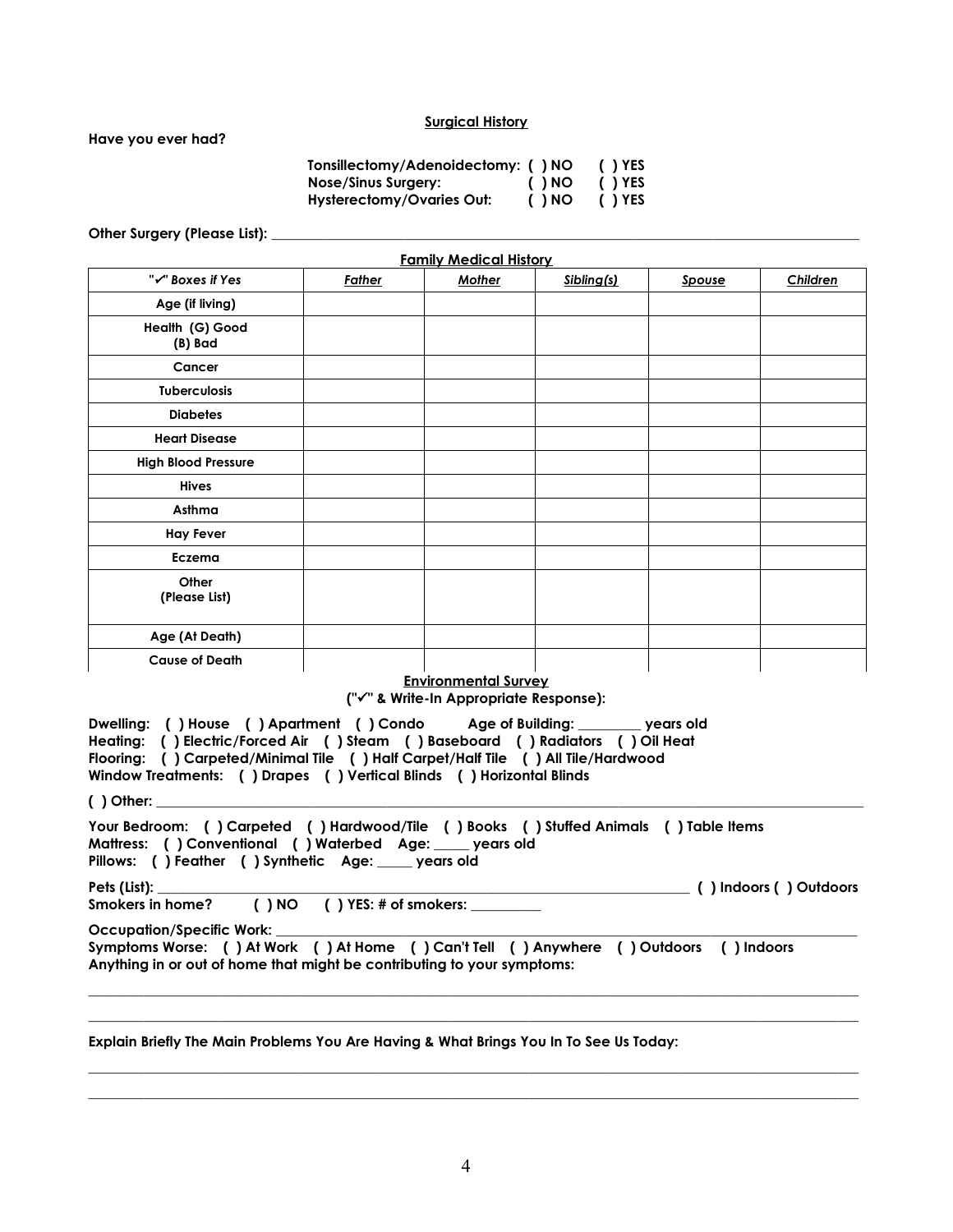## **FINANCIAL POLICY**

**Thank you for choosing "A Adult & Pediatric Allergy & Asthma Associates" as your Allergy providers. We are committed to the success of your treatment and care. Please understand that payment of your account is part of the process. The following is our financial policy. Please read the information and let us know immediately if you have any questions regarding the information. Thank you.**

# **Payment Is Expected At The Time Services Are Rendered:**

**At the time services are rendered, we will collect your co-payment or co-insurance, as well as any balance due from a previous date of service. We accept cash, check, credit card (Visa, MasterCard) and debit cards. Failure to pay your co-payment or co-insurance at the time of service will result in a billing service fee of \$10.00.**

**We participate with Medicare, specific commercial insurance plans and networks. Please ask our office if we participate with your insurance provider. We make every effort to comply with the terms and conditions of the plans with which we do business. However, it is solely your personal responsibility to determine whether your insurance company participates with "A Adult & Pediatric Allergy & Asthma Associates", or with any laboratory, radiology, hospital or other facility at which medical services may be scheduled on your behalf. "A Adult & Pediatric Allergy & Asthma Associates" assumes no financial responsibility for charges related to services rendered at non-participating facilities.**

## **Insurance Claims:**

**As a courtesy to you, if "A Adult & Pediatric Allergy & Asthma Associates" is a participating provider with your insurance plan, we will file your insurance claim for you. Your insurance company makes the final determination regarding your eligibility and benefits. You agree to pay any portion of the charges that are not covered by your insurance company. If we are not participating with your insurance plan, we may file the initial claim, but, if payment is not received in 45 days, we will transfer the unpaid balance to you and require you to pre-pay for any future services before they are rendered. If your insurance requires a referral or pre-authorization prior to a visit or procedure, you are responsible for obtaining it. Failure to obtain the referral and/or pre-authorization may result in a lower payment from your insurance company and a higher "out-of-pocket" cost to you.**

> **Returned Checks: \*\* We Charge A Fee For All Returned Checks! \*\***

## **Past Due Balances:**

**We will take the necessary steps to collect "past due" balances. If we need to refer your account to a collection agency, you agree to pay all of the collection costs that are incurred. If your account is referred for legal action, you agree to pay all of the legal fees that we incur plus court costs. In the event of litigation, you agree the venue shall be in Lee County, Florida. You understand that if your account is submitted to an attorney, collection agency, litigated in court, or "past due" status is reported to a credit reporting agency, the fact that you received treatment at "A Adult & Pediatric Allergy & Asthma Associates" will become a matter in the public record.**

## **Appointments:**

**We understand that unexpected circumstances can sometimes interfere with your scheduled appointments; however, you are responsible for contacting the office to:**

*\*\* Cancel your scheduled appointment at least 24 hours before the scheduled service to avoid having a late cancellation fee added to your account. \*\**

**I have read and understand the Financial Policy of "A Adult & Pediatric Allergy & Asthma Associates". I agree to abide by the terms and conditions contained herein. I also acknowledge receiving a copy of this Policy for my records.**

 **PATIENT/PARENT/LEGAL GUARDIAN NAME DATE**

**\_\_\_\_\_\_\_\_\_\_\_\_\_\_\_\_\_\_\_\_\_\_\_\_\_\_\_\_\_\_\_\_\_\_\_\_\_\_\_\_\_\_\_\_\_\_\_\_\_\_\_\_\_\_\_\_\_\_\_\_\_\_\_\_\_\_\_\_\_\_\_ \_\_\_\_/\_\_\_\_\_/\_\_\_\_\_**

 $\frac{1}{\text{DATE}}$ 

**PATIENT/PARENT/LEGAL GUARDIAN SIGNATURE** 

5